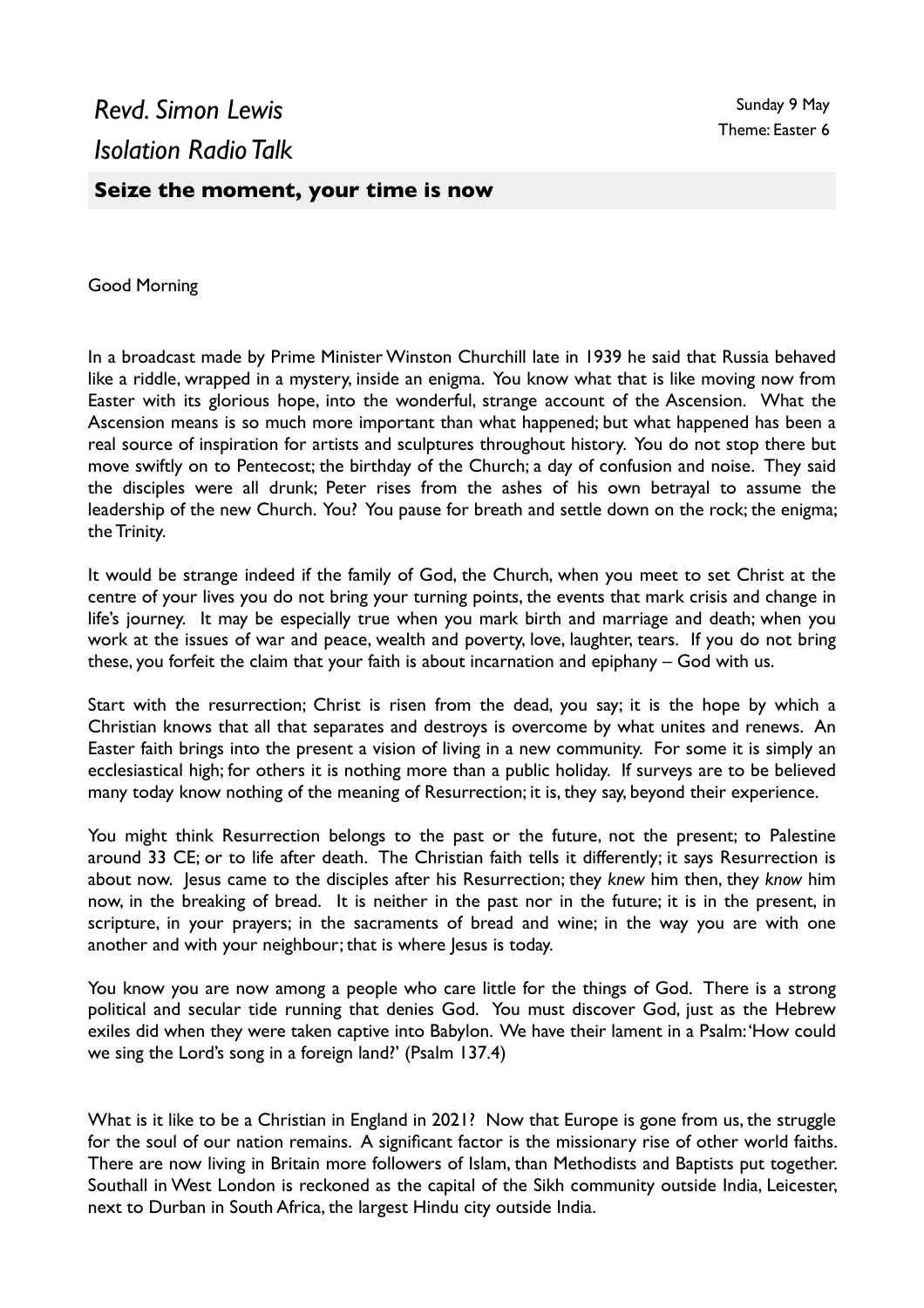Irreversibly and increasingly you, Christian sisters and brothers, must ask what that means; then to discover God in amazing places. Now, just as it has never been, is not the time to demand an everpurer faith and reject those who do not conform. That is not the way of our Church; it is not the way of God. Always you allow for the glory of God, greater than dogmas, theologies, and ways of worshipping, to point the way, to God.

And although Christianity does have a specific world view, it should seek to mediate between other opposing belief systems so that people are aware of their *common* humanity. When it comes to it, I am not sure it matters what we name God or where we worship. There is only one, interdependent human family and we are born, I think, for goodness, to love unconditionally - and free from prejudice. There is greater *commonality* in our belief systems than we tend to credit; call it a golden thread. It has become known as the Golden Rule to, 'treat others as you would like others to treat you'. I think Christian Scripture deepens this to "Love your neighbour as yourself" (Mark 12.31).

The chilly blast of secular society has succeeded in largely uncoupling the Gospel and faith from every area of human life. One reason might be when the Church makes an exclusive claim to the sacred mystery of God. Another, is sadly that human beings have a long history of rationalising acts of inhumanity on the basis of their own interpretations of the will of God. I share a conviction that God acts as easily outside the walls of the Church, as God does inside it; real encounter will take place in the market square, in the home and in chance conversation; surely that must be the case.

The Lordship of Christ is the issue; his strength is both hidden and present, 'If I can only touch the hem of his garment I shall be cured' said that woman in the crowd (Matthew 9.21). You try to touch that hem now, not knowing, but believing. Immerse yourself then, in the ordinary stuff of life; out in the world you will find Christ; in your neighbour you will meet him; in the political and social process you will meet him. He remains elusive, unpredictable; free and wonderful.

Religion is not dead. There is evidence of deep spiritual longing, especially in the young; but religion has become privatised, and the voice of the Church is only at the margins. Notions of society or community give way to the 'individual'. Christians may be convicted of worshipping the idol of religion and you must beware not to project a bleak prognosis of unhappiness and despair. The world looks in strange directions and presently it has quite a Hebrew Scripture (Old Testament) feel about it. If God is depended on only when human power is at its weakest or most vulnerable, people will be at their most religious, when they are most exhausted and defeated.

They will also be at their most self-serving and need to be released from the worship of religion itself and its buildings, rather than the worship of God. I have spent much of my ministry encouraging individuals to take hold of life; to know that they are already forgiven and to release them from the burden, real or imagined, of guilt and sin and shame. Jesus seems to have regarded a person's life and health and happiness as a blessing. That is because *all* life belongs to the Creator, his Father's kingdom. If faith means sharing Jesus' attitudes, you can do no less.

Your pastoral strategies are of great importance. Each of you is called to *flower* where you are now. You know that the Kingdom of God dawned with the coming of Christ. There are clues and signs of that kingdom; he told of it in parable; he acted it out in his own compassionate life; in the end, he gave his life, that the kingdom could be yours and mine today. To each generation there is the opportunity to realise and to live out Christ's life again. Your time is now, seize the moment.